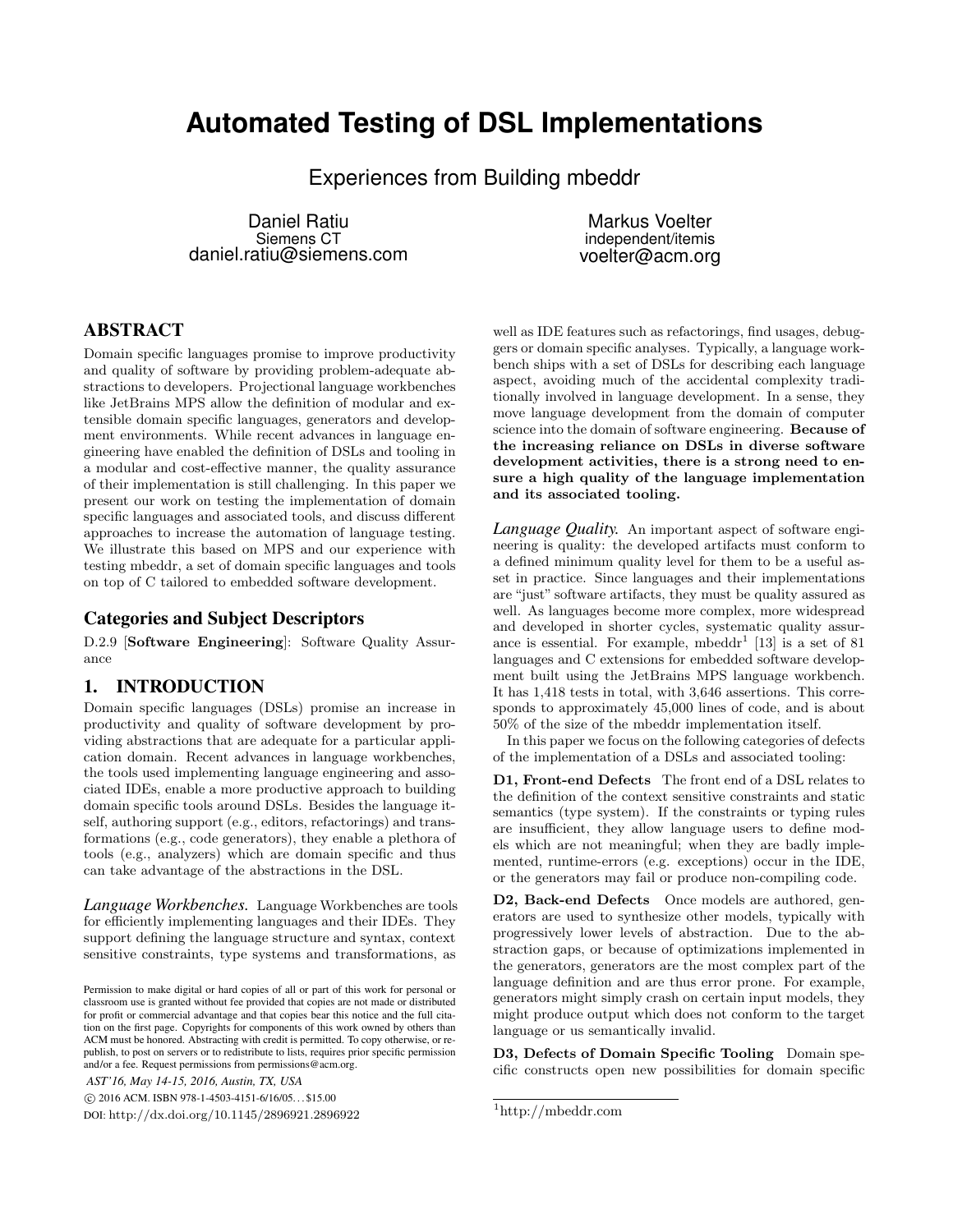tools, such as analyzers or debuggers. They are often complex and depend on models at various abstraction levels. Analyzers are prone to errors such as semantic mis-alignment with the generators, or misinterpretation of models.

*Contribution.* In this paper we categorize various aspects of the quality of DSL implementation and associated tooling that must be tested. We introduce a holistic approach for testing languages implemented in MPS. In particular, we develop an approach to automate the testing of different language and tooling implementation aspects.

*Structure of the paper.* In the next section we present an overview over MPS and its support for testing different aspects of a DSL implementation. In Section 3 we present our approach to increase the automation of language and tooling testing. At first we focus on domain specific tooling, namely the integration of the CBMC model checker in mbeddr. We then present our strategy to automate testing by synthethising random models (that respect the structures defined by the meta model) and using increasingly complex oracles to detect bugs in the implementation of different language aspects. In Section 4 we discuss the main lessons learned and challenges when testing mbeddr. In Section 5 we present related work, and then conclude the paper.

# 2. LANGUAGE DEVELOPMENT AND TESTING IN MPS

In MPS, a language implementation consists of several aspects. At the core, these include structure, concrete syntax, constraints, type system and transformations. Additional aspects include data flow, debuggers, interpreters and various specific IDE extensions.

For each of these aspects, MPS ships with a dedicated language; the idea is to apply DSLs not just to a developer's target domain, but to treat language development as just another domain for which DSLs can improve productivity. This approach is common in language workbenches [5].

For reasons of brevity, we will not describe in detail any of these aspect-specific languages and refer the reader to [12, 1, 3]. However, we provide some intuition in the rest of this paragraph. All of the aspect DSLs embed Java expressions or statements but provide different high-level paradigms that are aspect-specific. The structure language is essentially a declarative meta modeling language. The language for the concrete syntax relies on instantiating, composing and parameterizable editor cells. The type system uses typing equations solved by a solver. Transformations use various kinds of templates to map a source AST to a target AST.

In the remainder of this section we discuss the facilities for language testing provided by MPS out of the box.

*Structure and Syntax.* In a parser-based system, testing the structure and syntax essentially involves checking if a string of text is parsable, and whether the correct AST is constructed. In addition, one may want to check that, if invalid text is parsed, meaningful error messages are reported and/or the parser can recover and continue parsing the text following the error. These kinds of tests are necessary because, in a text editor, it is possible to enter invalid text in the first place. In a projectional editor like MPS, entering code that is structurally invalid at a given location is impossible in the sense that the editor cannot bind the text and

construct the AST; the code is rendered with a red background as shown in Fig. 1. No AST is constructed. MPS does not support any way to test this: since the code cannot be entered, one cannot even sensibly write test cases.

*Error Reporting.* This kind of test verifies whether MPS detects non-structural programming errors correctly; in other words, they verify that the red squigglies appear on the nodes that have errors. This can be used to test type system rules (an example is shown in Fig. 2), but also any other error message resulting from constraints or checking rules. When such a test case is executed in MPS, nodes that have an error without having the green has error annotation will be flagged as a test failure. Conversely, nodes that have a has error annotation but do not actually have an error attached will also count as a failure.

*Program Inspection.* The NodesTestCase used for verifying the correct annotation of error messages in Fig. 2 can also be used to inspect other properties of a program. Any program node can be labelled, and test cases can query properties of labelled nodes and compare them to some expected value. This has two major use cases, which we discuss below.

The first use case tests the construction of the AST based on what the user types, especially when a tree structure is entered linearly. The primary example for this are expressions. If the user enters  $4 + 3 * 2$ , precedence must be respected when constructing the AST: it must correspond to  $4 + (3 * 2)$  and not to  $(4 + 3) * 2$ . Using a node test case, the tester writes the program and then adds a test method that procedurally inspects the tree and asserts over its structure. Fig. 3 shows an example.

The second use case is testing behavior methods associated with program nodes. In a test case similar to the one shown in Fig. 3, a user can call a method on a labelled node and check if the returned values correspond to some expected value. It is also possible to query for the type of a node and inspect it.

*Testing Editors.* MPS also supports writing editor tests in order to test whether editor actions (right transformations, deletions or intentions) work correctly. They rely on entering a initial program, a script to describe a user's changes to the initial program using simulated interactions with the IDE (press UpArrow, type "int8", press CtrlSpace), and an expected resulting program. When running such tests, MPS starts with the initial structure, executes the scripted user actions on that initial structure, and then validates whether the resulting structure corresponds to the resulting node specified in the test case.

> for (int8 i =  $\theta$ ; i < 10  $ints$  add(int8 x, int8 y) { struct return  $x + y$ ; } add (function)

Figure 1: Trying to enter code in a context where it is not allowed leads to unbound (red) code. Here we show the attempt at entering a for statement outside a function and a struct inside a function.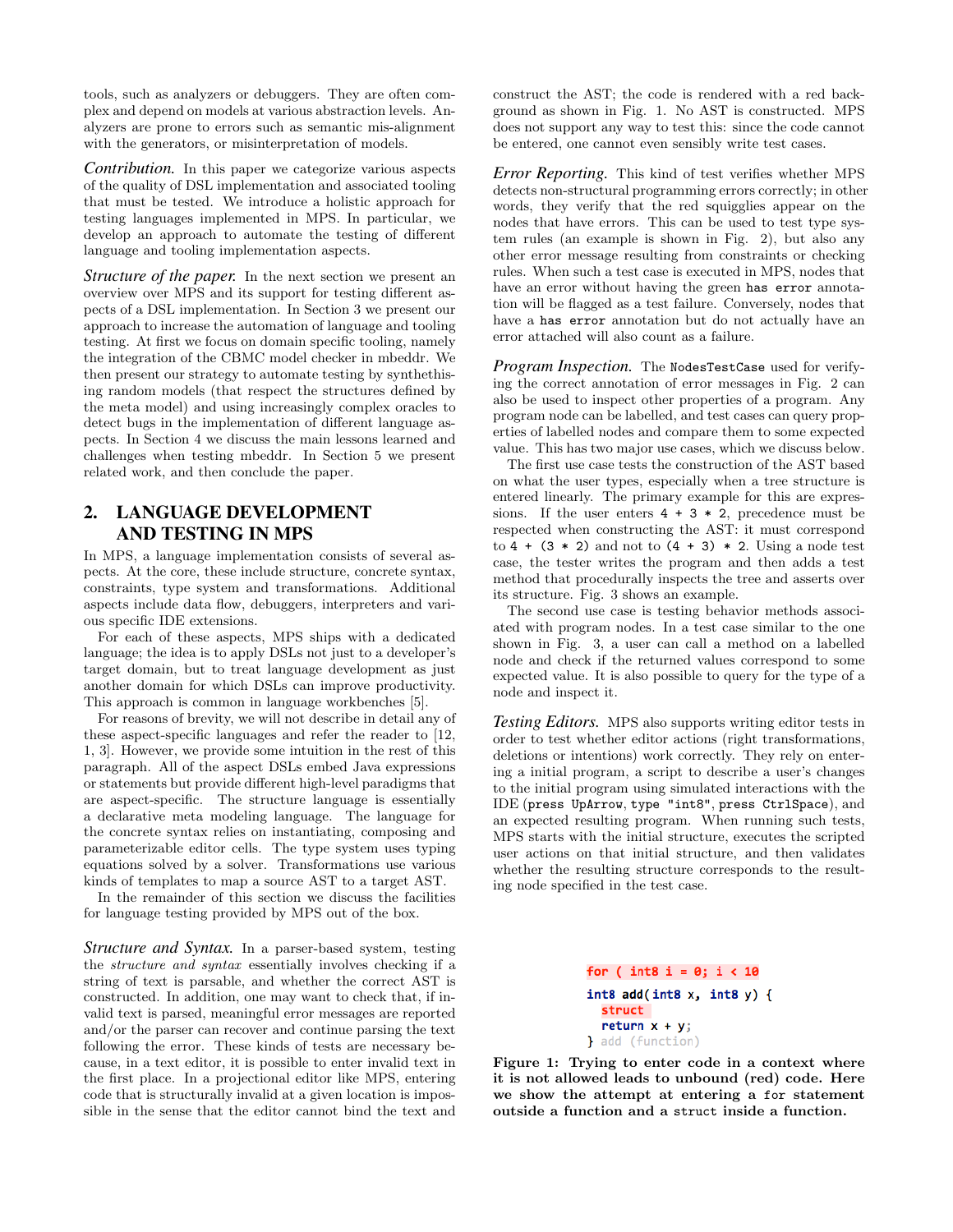Test case testingTypeChecksForLocalVariables

```
\sqrt{\text{void } f()int8 anInt = 42;
    ints aFloat = <check 3.3 has error>;
    ints aString = <check "hello" has error>;
    f (function)
```
 $\lambda$ 

Figure 2: Testing type system rules is done by writing code that provokes the error, and then asserting that the error actually occurs.

*Testing Dynamic Semantics.* We want to test that the results of the execution of a model are as expected by the developer when writing the program. In mbeddr, since extensions define their semantics by transformation to C, we test this by generating the mbeddr program to C and then execute the C code. If semantics are implemented by an interpreter, that interpreter can be called from a nodes test case, and asserting over the resulting behavior as part of a test case similar to the one shown in Fig. 3

Semantics testing requires ability the to express the expected behavior (oracle) in the DSL programs. Thus, one of the first C extensions we have developed for mbeddr was the support for unit tests. As the right half of Fig. 4 shows, mbeddr test cases are almost like void functions, but they support assert statements. The number of failed assertions is counted, and the test case as a whole fails if that count is non-zero. Test cases can be executed from the console (or on a Continuous Integration server), or they can be run from within the MPS IDE. We have developed specific language extensions to test specific C extensions. The example in Fig. 4 shows the test statemachine statement that can be used to concisely test the transition behavior of state machines: each line is an assertion that checks that, after receiving the event specified on the left side of the arrow, the state machine transitions to the state given on the right.

Such extensions are not just useful for the language developers to test the transformations; they are also useful for the end user to write tests for a particular state machine. Language developers expect the state machine and the test case to both be correct and they test whether the mbeddr generator work correctly. mbeddr end-users expect that the code generator is correct, testing whether the state machine corresponds to the assertions expressed in the test case.

## 3. INCREASING AUTOMATION IN MPS

This section contains our core contribution: we discuss our approach to increase the automation of testing languages and their associated tools in MPS.

Test case testSideTransformations

```
1)
\left(\begin{array}{c}\n\sqrt{1 + 2} & \sqrt{1 + 2} \\
\sqrt{1 + 2} & \sqrt{1 + 2} \\
\sqrt{1 + 2} & \sqrt{1 + 2} \\
\sqrt{1 + 2} & \sqrt{1 + 2} \\
\sqrt{1 + 2} & \sqrt{1 + 2} \\
\sqrt{1 + 2} & \sqrt{1 + 2} \\
\sqrt{1 + 2} & \sqrt{1 + 2} \\
\sqrt{1 + 2} & \sqrt{1 + 2} \\
\sqrt{1 + 2} & \sqrt{1 + 2} \\
\sqrt{1 + 2} & \sqrt{1 + 2} \\
\sqrt{1 + 2} & \sqrt{1 + 2} \\
\sqrt{1 + 2} & \sqrt{\frac{2}{3} + 3 * 2>;
    \} f (function)
test methods
     test testPrecedence {
           assert expr.isInstanceOf(PlusExpression);
           assert expr. Left. isInstanceOf(NumberLiteral);
           assert expr.right.isInstanceOf(MultiExpression);
     ŋ.
```
Figure 3: This test case asserts that the structure of linearly entered expression respects the precedence specified for the + and \* operators.

```
statemachine SM initial = 51 \{exported testcase testState {
  in event e()SM sm:
                                           assert(0) sm.isInState(S1);
  in event f()state S1 { on e [] -> S2 }
                                           test statemachine sm {
  state S2 { on e [] -> S3 }
                                             e \rightarrow S2f \rightarrow S2state S3 { on e [] -> S1 }
\mathbf{r}e \rightarrow S3e
                                               \rightarrow S1
                                        \mathcal{V}
```
Figure 4: An example state machine plus a test cases that uses a state machine-specific C extension to express the test for the state machine.

# 3.1 Languages for Testing Specific Aspects

As mentioned before, MPS uses DSLs also for the development of DSLs themselves, and also supports extension of those languages. We exploited this for extending the MPS BaseLanguage (MPS' version of Java) in order to facilitate definition of test oracles at domain level. Using DSLs for expressing the oracles dramatically ease the definition of tests and their review.

*Experience: Testing Counterexamples.* mbeddr integrates formal verification based on the CBMC [4] model checker [11]. Our approach uses domain specific languages for property specification and environment definition. The verification itself is performed on the generated C code. A CBMCbased verification in mbeddr consists of the following steps: 1) mbeddr code is generated to  $C + \text{CBMC}$  macros, 2) CBMC is run on the generated code and produces a counterexample at C level, 3) the results and counterexamples are lifted back in mbeddr and each lifted step is associated with a node from the original input program.

Fig. 5 illustrates this approach. In the first (left-most) column we show a simple state machine and a verification environment, column two shows the C code generated from the high-level models, column three illustrates the counterexample at C level produced by CBMC, and the last column shows the IDE's representation of the analyses results: the lower part illustrates the lifted counterexample as displayed to the mbeddr user. A more complete example in the context of safety-critical systems is described in [9].

Lifting the results back to the domain level is challenging since it requires bridging the gap between the small-step semantics (at C-level) and the big-step semantics at domain level. Furthermore, it depends on technical details of MPS such as mapping the lines of the generated C code to the high-level model element from which that code originates. During the early stages of mbeddr development we used a classical approach using JUnit, but the test cases were hard to write and maintain. We then decided to describe the desired shape of counterexamples, as seen by users, by using the DSL illustrated in Figure 6. The counterexample is translated into Java for integration with JUnit and the MPS UI. The testing of counterexample lifting in mbeddr contains 78 high-level tests with a total of 714 steps. Building this DSL early in the development of analyses proved to be a very good investment over time.

*Experience: Testing Debuggers.* We have also defined a DSL for testing debuggers, and in particular their step over, step into and step out behaviors. The DSL is used to specify which statement executes next when any of these steps are taken. For further details please refer to [10].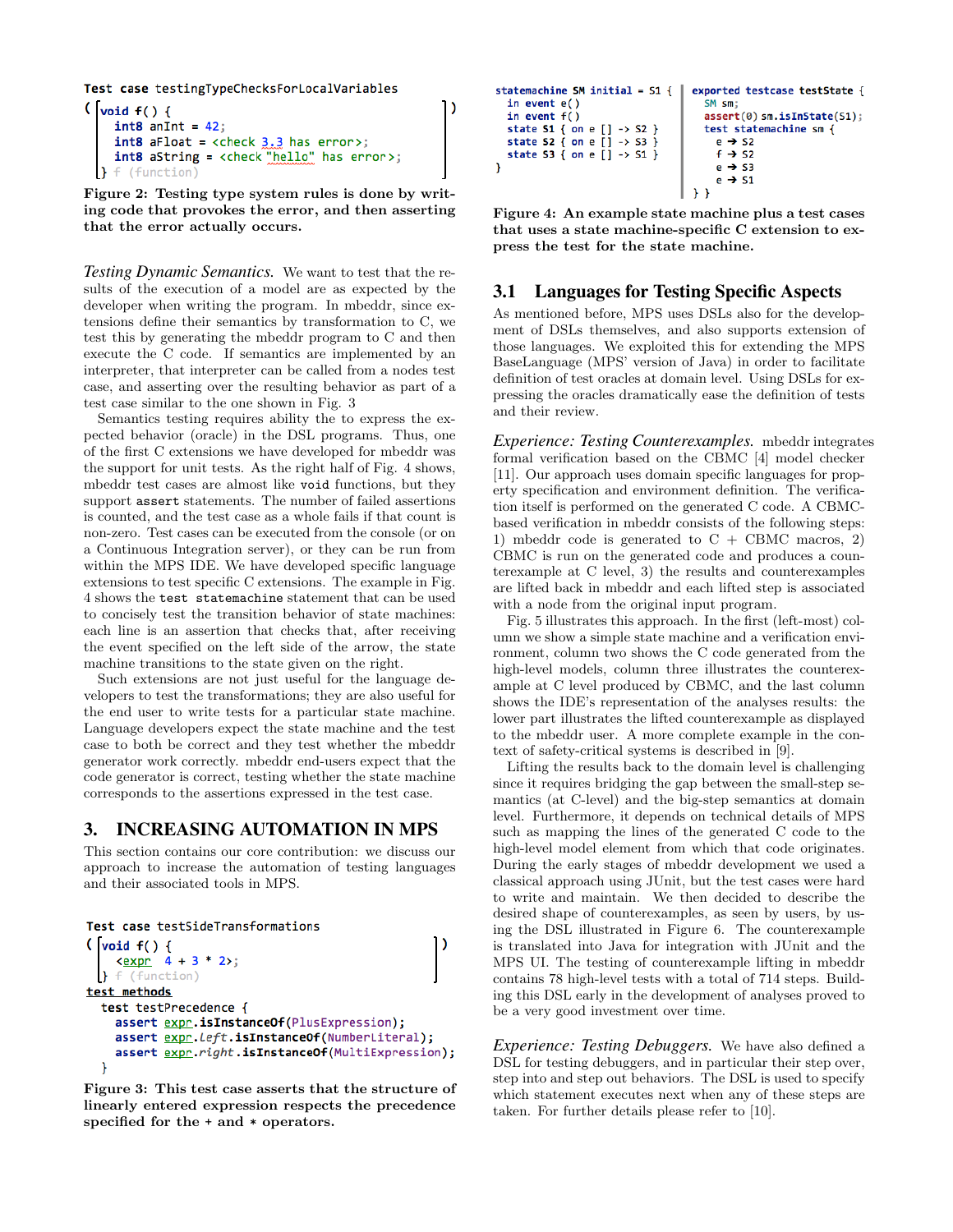

Figure 5: High-level model (left); generated C code; C-level counterexample; lifted counterexample (right)

test testSM0Counterexample { model m = model/test.analyses...counterexample.statemachines/: CBMCLiftedResult res = checkAsserts(m, "SM0", "test").get(0); counterexample test for res 01 -1  $ca11$ -> Function test 02 state -> State S1 cnt.localVar -> LocalVariableDeclaration 0 03 initialize statemachine -> GenericDotExpression cnt 04 05 state -> State S1 06 cnt.localVar  $\rightarrow$  $\overline{1}$ leave statemachine init -> GenericDotExpression cnt 07 88 arg -> ExpressionStatement 1 09 trigger event -> GenericDotExpression cnt->e  $10$ state  $-5$  State S2 11 leave trigger event -> GenericDotExpression e  $12$ arg -> ExpressionStatement 2  $13$ trigger event -> GenericDotExpression cnt->e 14 state -> State S1 -> GenericDotExpression e 15 leave trigger event 16 **FAIL** -> Assert Assert Failed  $\mathbf{1}$ CBMCLiftedCounterexampleState currentState = res.getCex().getState(idx); String kind = currentState.nodeKindAsString(); String value = currentState.nodeValueAsString(); SNode node = currentState.getNode(); Assert.assertEquals("Mismatch in node kind", "call", kind); Assert.assertEquals("Mismatch in node value", "testCounterexample", value);

Assert.assertEquals("Mismatch in analyzed node", "Function", SNodeOperations.getConceptDeclaration(node).getProperty("name"));

Figure 6: Example of counterexample DSL (top) and its translation into Java (bottom).

# 3.2 Automated Testing

To increase testing productivity, and hence to increase the quality of language implementations, we increase automation. In particular, we rely on automatically synthesizing mbeddr models and then using several oracles for checking the robustness and correctness of the languages implementation. Our approach relies on the following steps; we explain them in detail in the following subsections.

- 1. Automatically synthesize input models that are correct in terms of context insensitive syntax (i.e., comply with the meta-model).
- 2. Run the context-sensitive constraints and type sys-

tem checks against these models. Models which are checked correct are valid mbeddr models (and may be processed further); those with errors are deemed correctly recognized as invalid and discarded. Runtime errors in the checkers reveal robustness bugs in their respective implementations.

- 3. Generate C code from the non-discarded models. If the generator throws exceptions while processing a valid input model, we have found a bug in the generator.
- 4. Compile the generated C code. If the compiler produces an error, we have found a bug: the generator has produced non-compilable C code for a valid model.
- 5. If code compiles successfully, we then evaluate a suite of assertions defined by the language engineer that check the functional requirements on the generator by relating input and their corresponding output models.

# *3.2.1 Automatic Model Synthesis*

We generate test vectors (i.e., input models) by using concepts from the languages under test. If the language under test can be composed with other existing languages (an crucial feature of MPS and language engineering in general), we test them together by generating models which cover the space of possible compositions.

*Experience.* mbeddr's implementation of C has 317 metamodel classes, 116 interfaces, as well as 170 relations between them. The state machine language has 41 classes, 7 interfaces, and 38 relations. The state machine language can be composed with  $C - e.g.$  state machines can be declared in C modules, C expressions can be used in guards, and C types can be used as in events arguments. For big languages such as mbeddr (including C and all of its extensions), generating non-trivial models requires dealing with an explosion in complexity because the space of constructs and their possible combinations is large. We address this by using existing, manually written models as seeds for the mutation algorithm.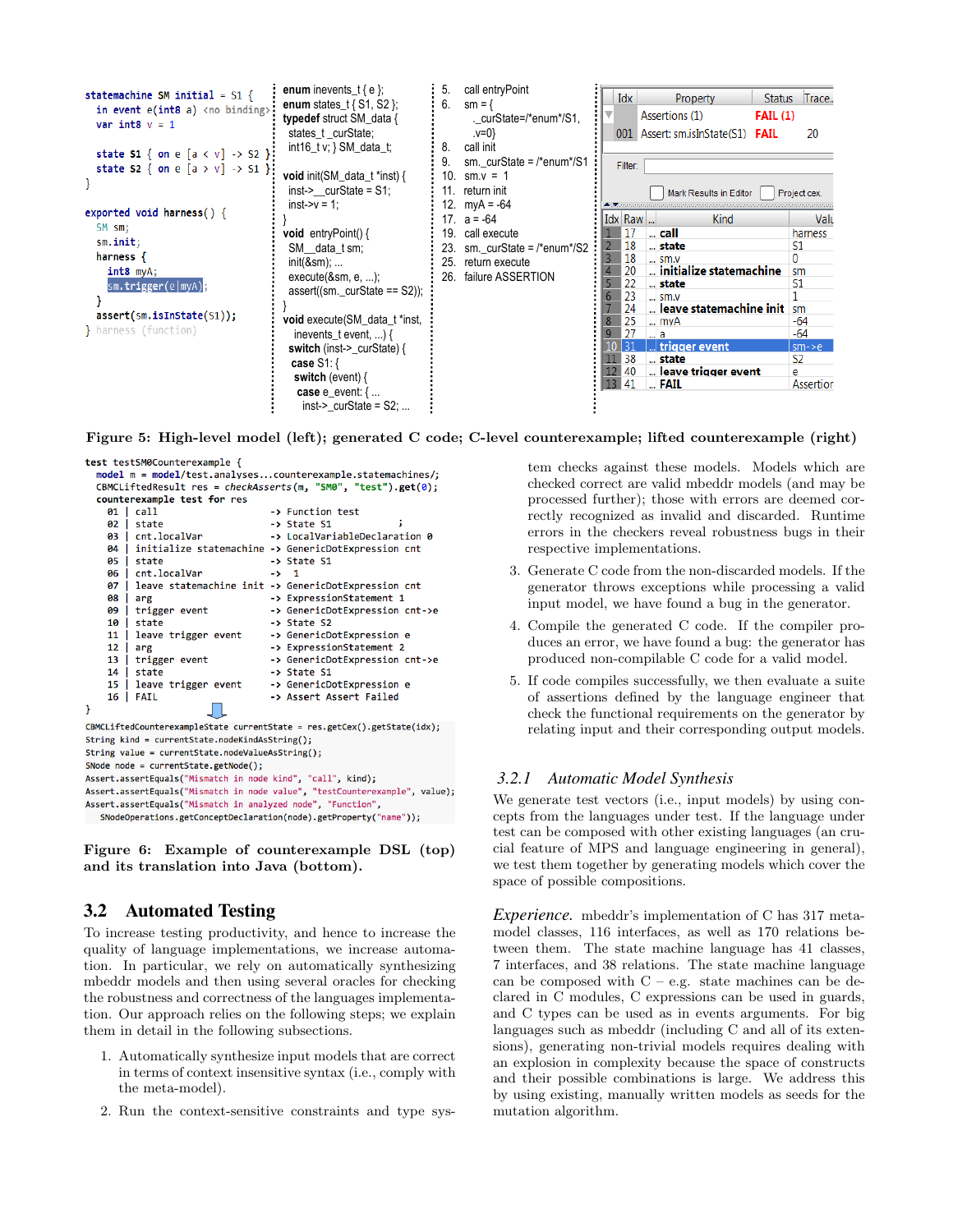starting point: random from module-reference/test.ex.ext.statemachine/ number of tries: 10000

seed chooser: concept IStatemachineContents, IStateContents, Expression interesting languages:

com.mbeddr.ext.statemachines, com.mbeddr.core.expressions,

com.mbeddr.core.statements, com.mbeddr.core.modules, com.mbeddr.core.udt concept chooser: random concept chooser depth:  $2.5$ 

#### Figure 7: Example of a testing configuration

Fig. 7 shows an example of a configuration for generating models. Given a set of models as starting point, the algorithm tries for a certain number of steps to mutate these models. To perform a model mutation, it randomly chooses a node from within this model and of a certain type (seed chooser). It replaces it with another subtree which is synthesized up to a certain depth by using meta-classes from the set of languages of interest. In mbeddr, we use the models that have been manually written for unit tests of the languages as starting points for obtaining new test-vectors by mutation; this way, no additional effort has to be spent on writing the starting point models.

### *3.2.2 Robustness of the Front-End*

After a model is synthesized, we exercise the functionality of the language (e.g., constraints, type system). We expect that these checks are performed successfully, in the sense that no runtime errors occur. Otherwise we have identified a potential bug in the type checker or constraints, respectively. The models causing these runtime errors must be manually checked – sometimes a particular model cannot be constructed by the user as a consequence of restrictions in the editor, so the error can never occur with end users.

*Experience.* Before starting with automatic testing, we had a high confidence in the front-end because the errors caused here are "very visible" while using mbeddr; we assumed that most had been found and reported. To our surprise, the automated tests identified several tens of errors for the mbeddr core languages. This is because the random model synthesizer produces models that a typical user may not think of. In Fig. 8-left we illustrate an example of a front-end error in which the synthesizer replaced the reference to variable sm of type Statemachine with a reference to a variable of type integer, causing a ClassCastException in the code that scopes the right side of the dot expression. Fig. 8-right shows the original front-end code as well as the fix. Another



Figure 8: Example of defects in the implementation of the front-end.

example of a major bug is when the typedef was used in a circular manner (i.e. typedef a b; typedef b a;) then mbeddr froze. Of course, circular typedefs are not valid C code but mbeddr should report an error and not freeze.

### *3.2.3 Robustness of Generators*

When implementing generators, developers make assumptions about the space of possible input models. These assumptions should be codified into constraints or type checks, to prevent invalid models from entering the generator. If this is not done, the generator may throw exceptions during its execution. We consider a generator robust if for each input model which is free of (reported) errors, the generator does not throw exceptions during its execution. If exceptions are thrown, either the generator has a bug or the constraints in the language are insufficient, failing to reject invalid models.

*Experience.* In our experience with mbeddr, surprisingly many problems result from assumptions of the generators not properly reflected in constraints or typing rules. For example, in the case of the statemachines language (containing ca. 40 constructs) after synthesizing only a few hundreds of models, we identified about a dozen robustness issues with their generator. Most of there issues originate from the too weak constraints in the front-end of mbeddr which do not reflect all assumptions made by the generators.

### *3.2.4 Structural Correctness of Generated Models*

It is possible that the output models are not meaningful because they do not comply with the target language definition; the generated code does not compile. Again, this can be caused either by too weak constraints on the input model, or by generic errors in the generator. The oracle in this case is a checker of the well-formedness of the target models. In practice, we try to compile the code with gcc.

*Experience.* mbeddr assumes that for any valid (error-free) mbeddr model, the generated C code compiles. Due to the complexity of the C language, we have found dozens of valid mbeddr models that result in C code that does not compile. By manually inspecting these errors, we identified that most of them originate from lack of constraints in the font-end.

### *3.2.5 Semantic Correctness of the Generator*

To finally ensure semantic correctness (beyond the structural correctness discussed above) we must check the relation between the input models and the target models (similar to black-box testing). To do this, we allow language developers to define assertions that capture the intent of a generator. These assertions originate from the specification of the DSL about how it should be translated into the target language. The assertions, described in a declarative way, can easily capture a part of the semantics of the generator; we provide an example in the next paragraph.

*Experience.* Generation in MPS is achieved through a sequence of generation steps. Each step transforms a higherlevel model into lower-level one until the target language is reached; then, a text generator creates the final output for subsequent compilation. For checking the correctness of the generator in mbeddr, we define assertions on the relation between an input model and the last model from the generation stack. In Figure 9 we present an assertion which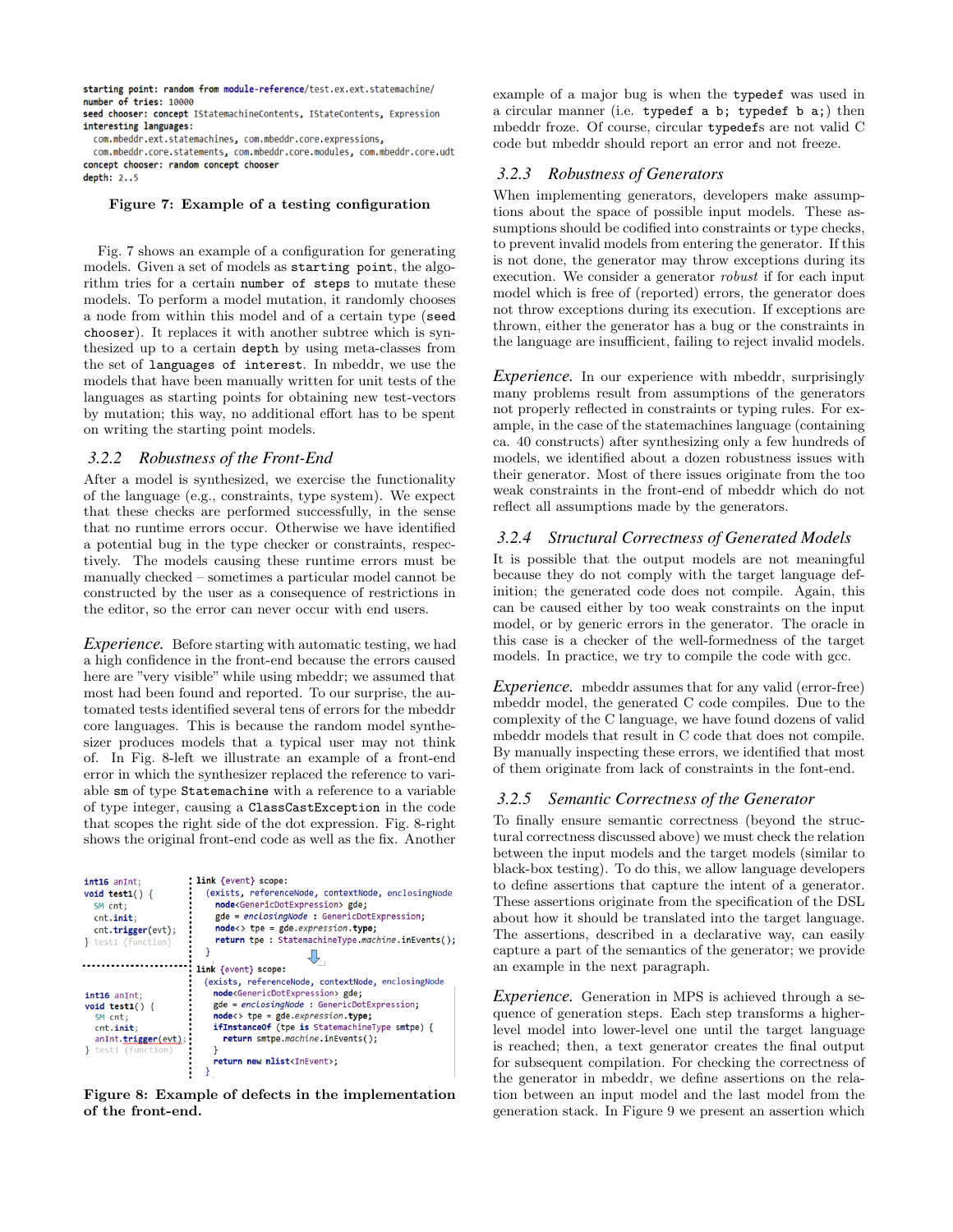```
foreach Statemachine : sm from: originalModel.nodes(Statemachine)
 exists Function : fun from: outputModel.nodes(Function)
    fun.name.equals(" execute_" + sm.name)
 exists StructDeclaration : sd from: outputModel.nodes(StructDeclaration)
    sd.name.equals(sm.name + "_data")
   foreach StatemachineVariableDeclaration : svd from: sm.localVariables()
     exists Member : mem from: sd.descendants<concept = Member>
       mem.name.equals(svd.name)
```
Figure 9: Example of assertions about relation between input and output models.

checks that for each state machine, an execute function and a struct declaration are generated, and that for each state machine variable declaration a member is generated into this struct. To our surprise, our experience so far with the effectiveness of these semantic checks shows that only very few additional bugs can be identified. A possible explanation is that we have already had a significant number of executable unit tests (like the one presented in Fig. 4) which make sure that the generators work correctly.

# 4. DISCUSSION

*Measuring the Quality of Tests.* A common criterion for measuring test quality is the structural coverage of the to-betested code. Since the mbeddr languages are mostly developed using MPS-provided DSLs, we measure the structural coverage with respect to the implementation written with these DSLs. We follow a staged approach: 1) concept coverage – ensure that all meta-model classes of the language $(s)$ of interest are instantiated in tests; 2) context sensitive rules – make sure that all constraints, checking and type-system rules from the language definition are used in tests; 3) the coverage of generators; and 4) the coverage of the tooling. MPS provides direct support for 1) and 2). For 3) and 4), we measure the coverage of the Java  $\text{code}^2$  which is ultimately generated from all DSLs which implement the languages.

*Testing Modular and Composable Languages.* Given a set of existing languages  $L = \{l_1, \ldots, l_n\}$ , our goal is to test how a new language  $l'$  that extends one or more of languages from L integrates with the existing languages from  $L$ . To this end, we must test both the constructs of  $l'$  in isolation, as well as the integration with the languages from L. Modular extension and integration of languages is easily possible in MPS, but tools and practices for testing in such scenarios are still in an early stage.

*Testing in an Open World.* In MPS, languages can be extended without the need to modify the original languages. When a DSL is designed, it is impossible to anticipate all of its future extensions. MPS thus assumes an "open world" view of languages – unless an extension or composition is explicitly forbidden, it is by default allowed. In this context, it is a challenge to plan in advance a set of tests when a language is extended by other languages.

*DSL Development vs. Compiler Construction.* The ability to test languages efficiently, and the resulting need for automation, is especially prominent for DSLs. In GPLs, relatively few but complex languages are developed, with relatively few changes over time; they are used by a large user community. A high test effort can easily be justified. DSLs are usually developed for a relatively smaller user group, and languages typically evolve more rapidly. The resulting economic constraints do not allow spending a lot of effort on testing, which is why automation is critical.

*Testing Domain Specific Tooling.* DSLs are enablers for a wide range of domain specific tools such as analyzers, debuggers or interpreters. Each of these tools have an (implicit) interpretation of the semantics of a the language. This requires ensuring that the different tools are semantically aligned with each other, and with the code generators. This heterogeneity makes testing the alignment of the interpretation of the languages' semantics challenging.

*Effectiveness of the Synthesized Models.* A major problem with automatic testing is the difficulty of generating "sensible" random models which are correct (pass through all type-checking rules) and which reveal bugs. We have noticed that the effectiveness in obtaining valid mutants and in discovering bugs depends strongly on the chosen seed model and on the allowed mutation depth. The most effective situations were when we looked for specific types of bugs (e.g., bugs with the chosen type of the argument of events of state machines) and when we allowed only "shallow" mutations. This assumes that the set of manually written seeds is representative for the language. In the cases when we allowed "deep" mutations, the algorithm is much slower (many mutants are discarded as being incorrect w.r.t. the checks of mbeddr) and the rate of identified bugs is smaller.

# 5. RELATED WORK

To the best of our knowledge there is no work on testing the implementation of languages and tooling in a holistic manner as discussed in this paper. Furthermore, there is no work on industrial experience with testing DSLs and their tools. Last but not least, literature about language testing does not deal with projectional editors. However, considering testing of specific aspects of DSLs, many papers overlap with ours. We discuss some of them below.

*Language Testing and Language Workbenches.* [15] is a seminal work about testing C compilers by randomly synthesizing C programs. Errors which occur during compilation reveal robustness defects in the compiler. Furthermore, the programs are compiled by different compilers and then tested using randomized differential testing. If different executables produce different outputs then one of the used compilers had bugs in the translation.

[7] describes language testing in Spoofax. Spoofax supports testing parsers, abstract syntax tree construction, type systems and transformations; essentially the same features that we describe for MPS in Section 2. As a consequence of Spoofax' language composition support, some of these tests can be expressed using the concrete syntax of the subject language. However, no automation of language tests (as in Section 3.2) in reported in [7].

Xtext, another popular tool for DSL development, does not specifically support the testing of language implementations. However, the Xpect [6] add-on can be used to test

<sup>2</sup>We use EMMA for measuring coverage http://emma. sourceforge.net/